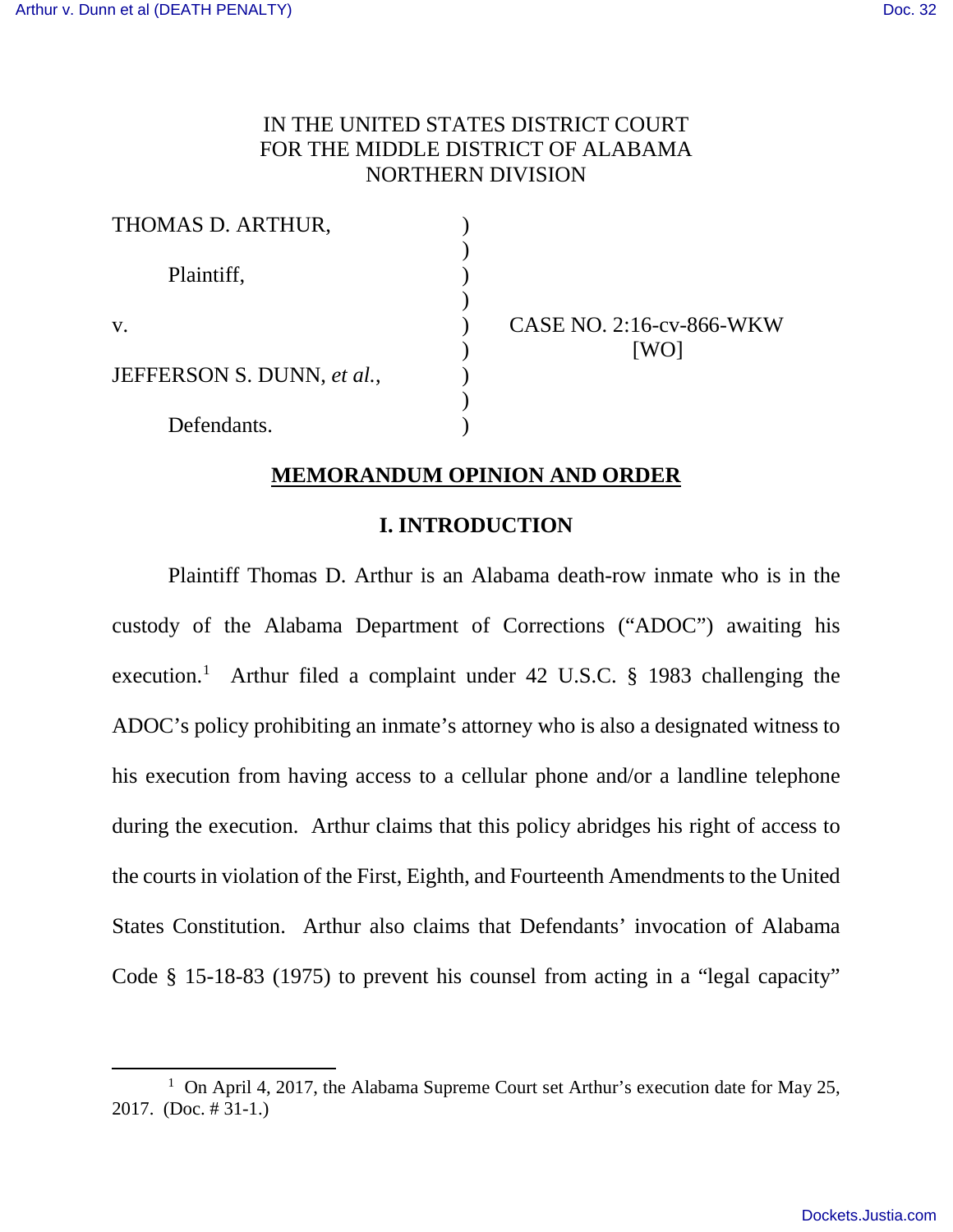during his execution violates these same constitutional rights. (Doc. # 1.) Arthur seeks declaratory and injunctive relief.

This matter is before the court on Defendants' Motion to Dismiss Arthur's complaint, pursuant to Federal Rule of Civil Procedure 12(b)(6). (Doc. # 18.) Defendants' motion is due to be granted.

#### **II. DEFENDANTS' MOTION TO DISMISS**

Defendants assert that Arthur's complaint should be dismissed at this juncture and without a hearing for three independent reasons: (1) it is clear from the face of the complaint that Arthur's right-of-access claim is time-barred; (2) Arthur fails to state a claim for which relief can be granted; and (3) his complaint is subject to dismissal under the doctrine of laches because Arthur has unreasonably delayed in bringing this claim.

### **A. Statute of Limitations**

It is well settled that when the complaint shows on its face that the limitations period has expired, a statute-of-limitations defense may be raised on a motion to dismiss for failure to state a claim for which relief can be granted under Federal Rule of Civil Procedure 12(b)(6). *See AVCO Corp. v. Precision Air Parts, Inc*., 676 F.2d 494, 495 (11th Cir. 1982) (party may seek dismissal based on statute-of-limitations defense pursuant to Rule 12(b)(6)); *Mann v. Adams Realty Co.*, 556 F.2d 288 (5th Cir. 1977).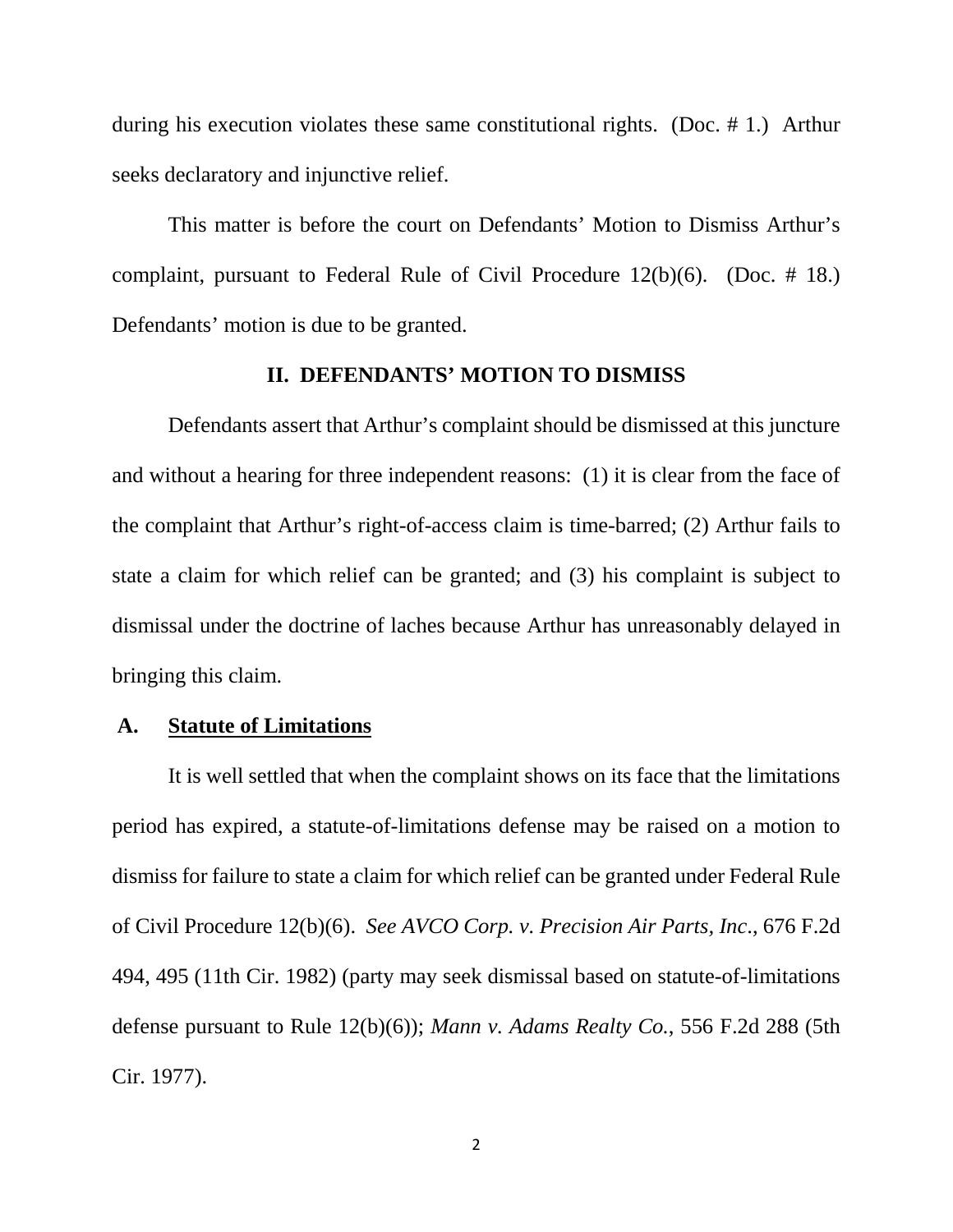Arthur claims that the ADOC's policy prohibiting an inmate's counsel who is witnessing his execution from having access to a cellular phone or a landline telephone during the execution violates his right-of-access to the court under the First, Eighth, and Fourteenth Amendments. (Doc. # 1 at 9-10.) He contends that enforcement of this ADOC policy, in combination with the application of Alabama Code § 15-18-83 (1975) to prohibit his counsel from acting as counsel during an execution, conflicts with his constitutional rights to due process, meaningful access to the courts, and freedom from cruel and unusual punishment, and will leave his counsel unable to contact the courts to seek intervention if something arises during an execution that warrants a stay or other relief.

Arthur requests the court to enjoin Defendants from enforcing the ADOC's policy prohibiting a visitor from possessing a cell phone while in the prison so that his counsel may possess one while there to view his execution. Arthur represents that his counsel would possess a cell phone for the sole purpose of communicating with his other counsel and the courts. Alternatively, he requests an order directing Defendants to provide his counsel a cellular phone or a landline telephone in the viewing room set aside for his witnesses, to which his attorney witness may have unfettered access during the execution. Arthur also seeks a declaratory judgment that (1) the ADOC's policy, Alabama Dep't of Corr. Reg. 303, ADOC Form 303- E(B)(2), bars him from meaningful access to the courts, in violation of his First,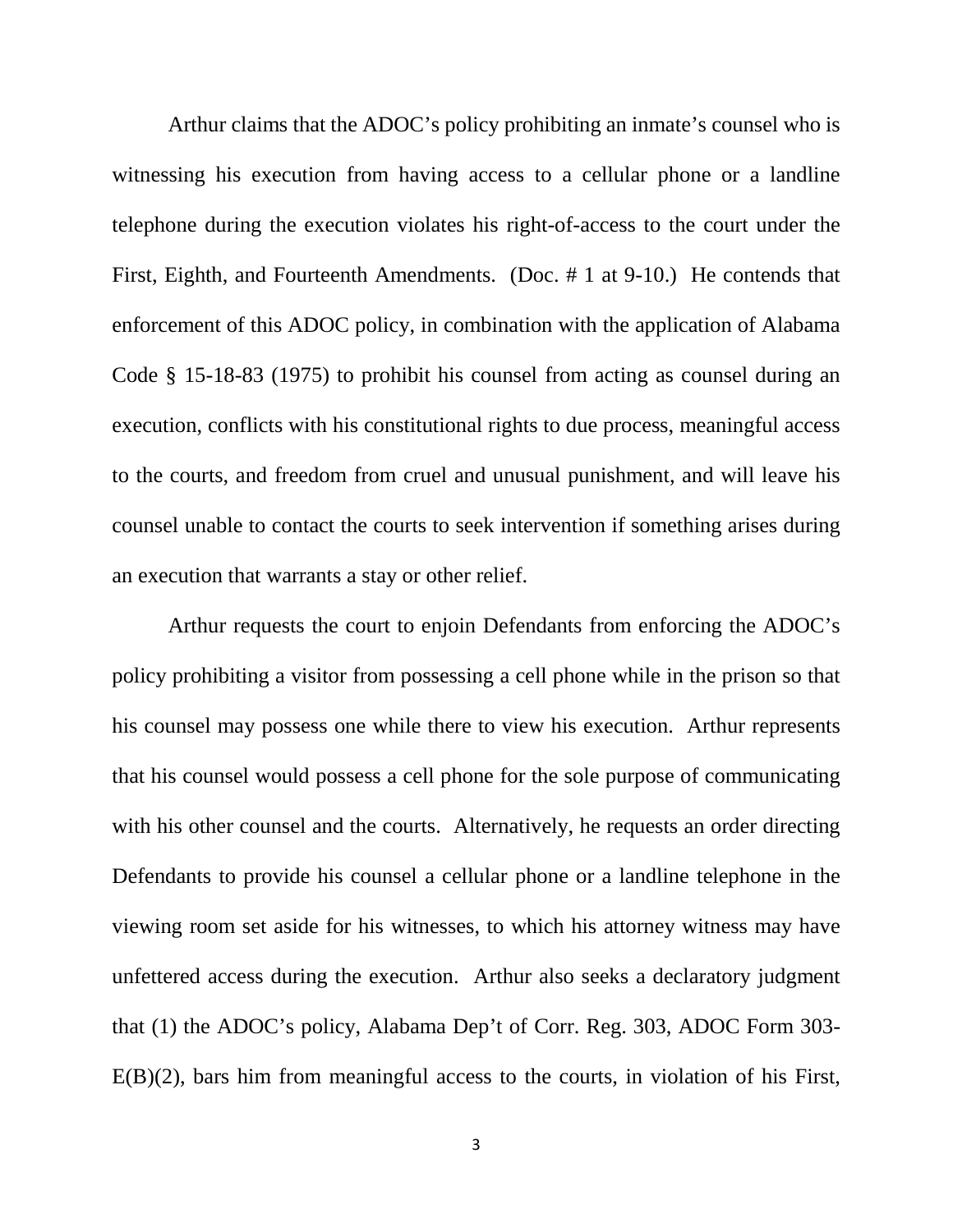Eighth, and Fourteenth Amendment rights, and (2) Alabama Code § 15-18-83 (1975) is unconstitutional to the extent that it precludes a condemned inmate's counsel from acting in a "legal capacity" as the inmate's counsel at his execution.

As seen in *McNair v. Allen*, 515 F.3d 1168, 1173 (11th Cir. 2008), "[a]ll constitutional claims brought under § 1983 are tort actions, subject to the statute of limitations governing personal injury actions in the state where the § 1983 action has been brought. *Wilson v. Garcia*, 471 U. S. 261, 275–76, 105 S. Ct. 1938, 1946-47, . . . (1985)." In Alabama, the governing limitations period for a tort action is two years. *See* Ala. Code § 6–2–38; *Jones v. Preuit & Mauldin*, 876 F.2d 1480, 1483 (11th Cir. 1989) (*en banc*). Therefore, for Arthur's claim to be timely, it had to be filed within two years from the date the limitations period began to run.

In this circuit in § 1983 actions, "the statute of limitations does not begin to run until the facts that would support a cause of action are apparent or should be apparent to a person with a reasonably prudent regard for his rights." *Mullinax v. McElhenney*, 817 F.2d 711, 716 (11th Cir. 1987) (internal quotations omitted). Thus, it is necessary to determine when the statute of limitations began to run for the constitutional claims Arthur asserts.

## *1. Alabama Dep't of Corr. Reg. 303, ADOC Form 303-E(B)(2)*

ADOC Administrative Regulation Number 303 (AR 303) is a twenty-four page document concerning prison operations. The regulation itself consists of

4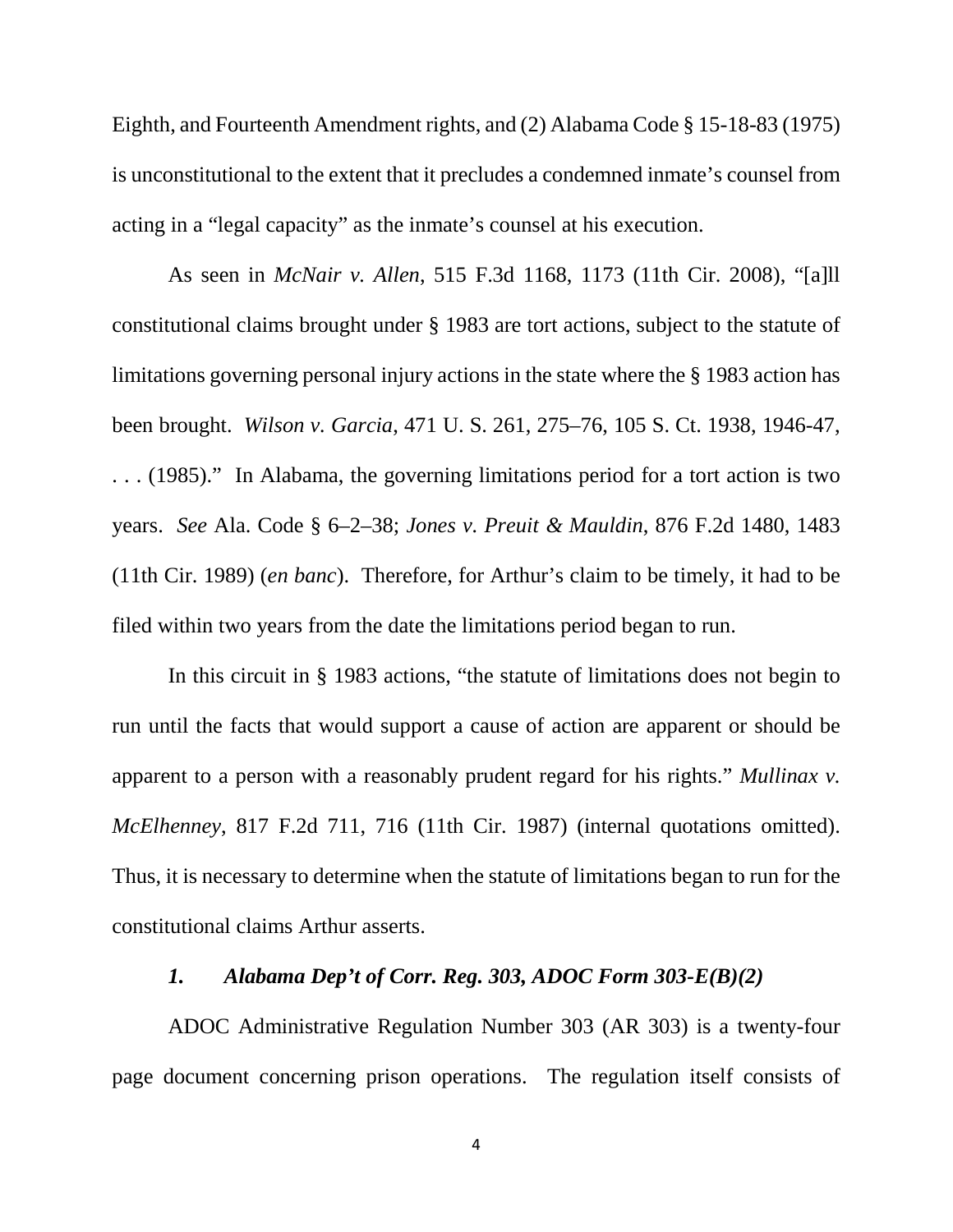sixteen pages of text, accompanied by eight additional pages of form documents. (Doc. # 5-1.) One document attached is entitled Orientation Guidelines for Visitors and Inmates; it is identified as Annex A to AR 303 and is located at page 17 of 24. (Doc. # 5-1 at 18.) AR 303 and Annex A to AR 303 both reflect that they became effective on August 1, 2012. (Docs. # 5-1, 5-1 at 18.)

Section A of Annex A to AR 303 sets out the General Rules for Visitation. Section B thereof lists fifteen Prohibited Items. One prohibited item listed, No. 2, is electronic equipment, including cell phones. Specifically, Section B.2. prohibits: "Electronic equipment to include, but not be limited to, cell phones, video games, radios, MP3 players, laptops, etc." (Doc. # 5-1 at 18.)

The court is cognizant of the ADOC's long-standing policy prohibiting visitors from possessing cellular telephones or wireless devices within its correctional facilities. This policy applies to all visitors, even those who also happen to be counsel for a death-row inmate and are at the facility as designated witnesses to an execution. The policy makes no exception for attorneys in this instance; a visitor is a visitor. Annex A to AR 303 on its face indicates that the most recent date the cell phone ban policy has been reaffirmed, modified, or updated is August 1, 2012. Thus, at the latest, the statute of limitations for Arthur's claim challenging the ADOC's cell phone ban policy as unconstitutional began to run on August 1, 2012, the effective date of Annex A to AR 303. Given the two-year statute of limitations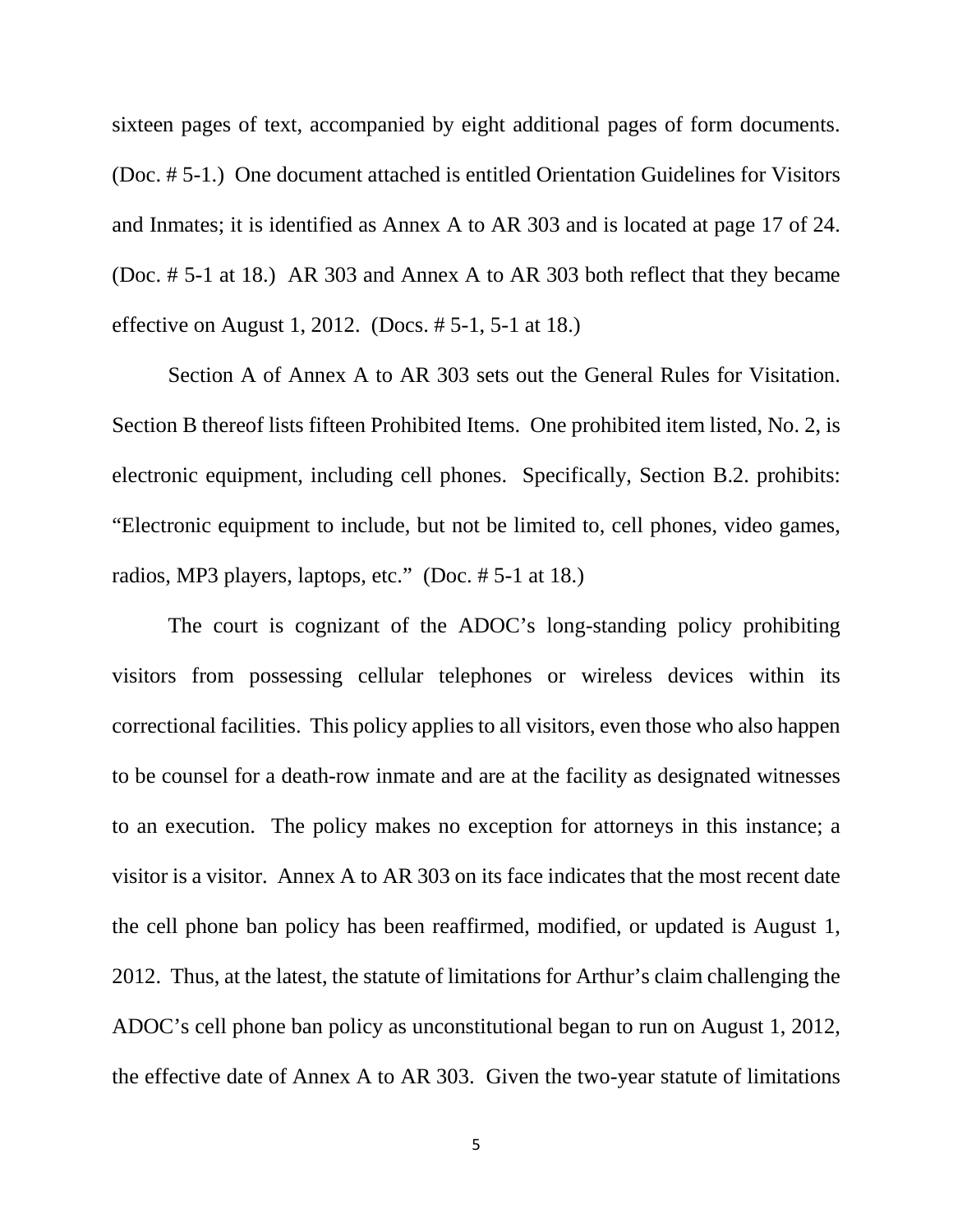applicable to all § 1983 claims filed in Alabama, *McNair*, 515 F.3d at 1173, the statute of limitations for Arthur's cell phone ban claim expired on August 1, 2014. Arthur's present action challenging the cell phone ban policy was filed on November 2, 2016. (Doc. # 1.) Therefore, it is time-barred on the face of the complaint and due to be dismissed, similar to the virtually identical claim raised by Ronald Bert Smith in *Smith v. Dunn*, 2:16cv269 (M.D. Ala. Nov. 18, 2016), challenging the same cell phone ban policy, which the court addressed in the Midazolam Litigation, *Grayson v. Dunn*, 2:12-cv-316-WKW, 2016 WL 6832630, at \*5-6 (M.D. Ala. Nov. 18, 2016), *aff'd*, *Grayson v. Warden*, No. 16-17167, 2016 WL 7118393 (11th Cir. Dec. 7, 2016) (unpublished).

### *2. Alabama Code § 15-18-83 (1975)*

Alabama Code § 15-18-83 (1975) is an Alabama statute concerning those who are authorized to be present at an execution. The current version of this statute, effective since 1975, states:

Persons who may be present at execution.

(a) The following persons may be present at an execution and none other:

(1) The executioner and any persons necessary to assist in conducting the execution.

(2) The Commissioner of Corrections or his or her representative.

(3) Two physicians, including the prison physician.

6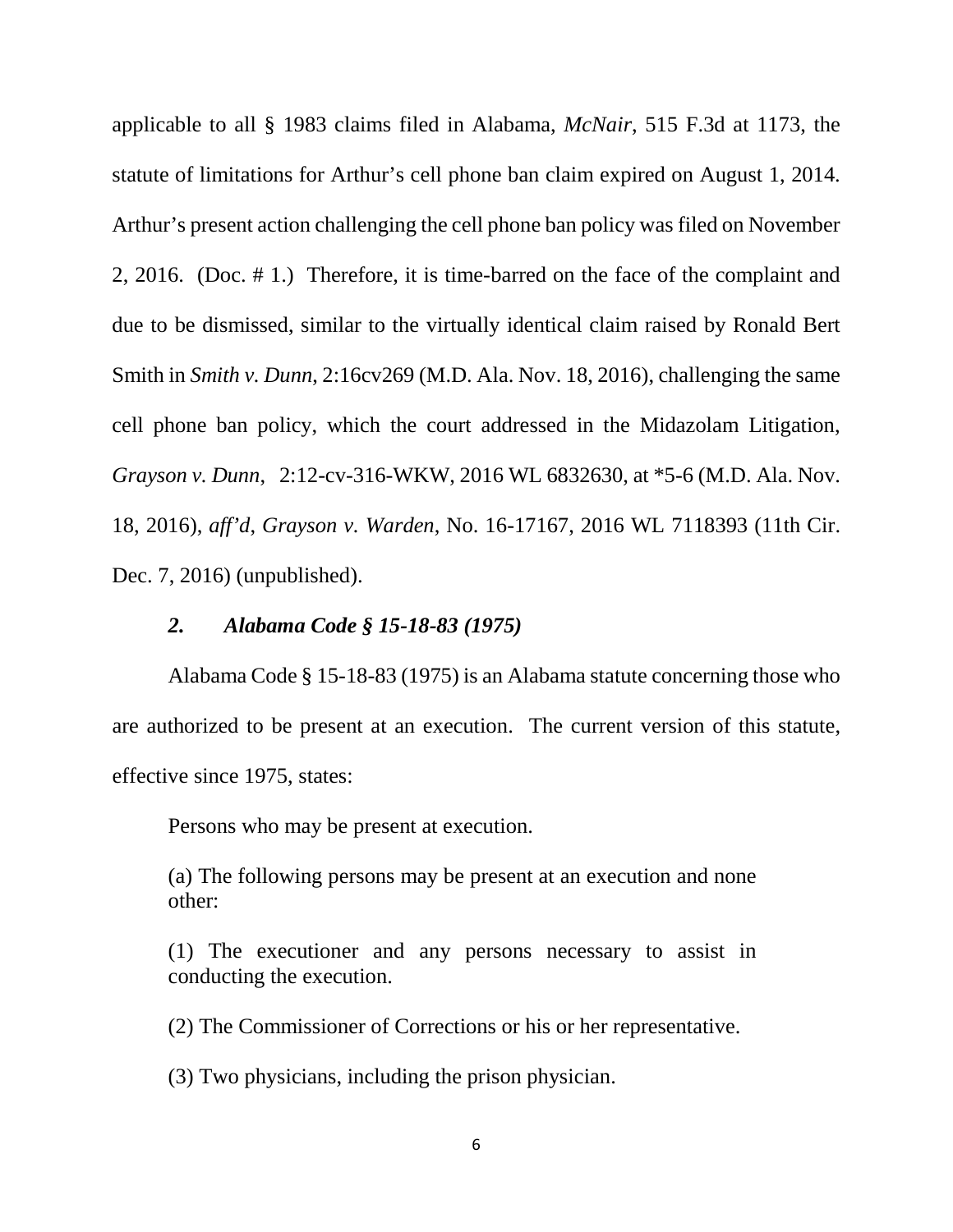(4) The spiritual advisor of the condemned.

(5) The chaplain of Holman Prison.

(6) Such newspaper reporters as may be admitted by the warden.

(7) Any of the relatives or friends of the condemned person that he or she may request, not exceeding six in number.

(8) The immediate family of the victim, over the age of 19, not exceeding eight in number and apportioned equally among the victim's immediate family members. If there are fewer than six total immediate family members of the deceased victim, additional immediate family members of a victim, for whose death the inmate is not sentenced to death.

(b) No convict shall be permitted by the prison authorities to witness the execution.

Alabama Code § 15-18-83 (1975).

 This statute establishes by job title, occupation, familial relationship, and prisoner designation, those persons who are permitted to witness an execution. It expressly states that only those persons listed may attend. An inmate's counsel may attend his execution as one of the friends whom the inmate designates to attend; however, the statute makes no separate provision for an inmate's counsel to attend his execution, while acting in a legal capacity as the inmate's counsel. Counsel may attend only as a designated friend.

Arthur was convicted and received a death sentence for the capital murder of Troy Wicker in 1982. *Arthur v. Comm'r, Ala. Dep't. of Corrs.,* No. 16-15549, 2016 WL 6500595, at \*1 (11th Cir. Nov. 2, 2016). Alabama Code § 15-18-83, enacted in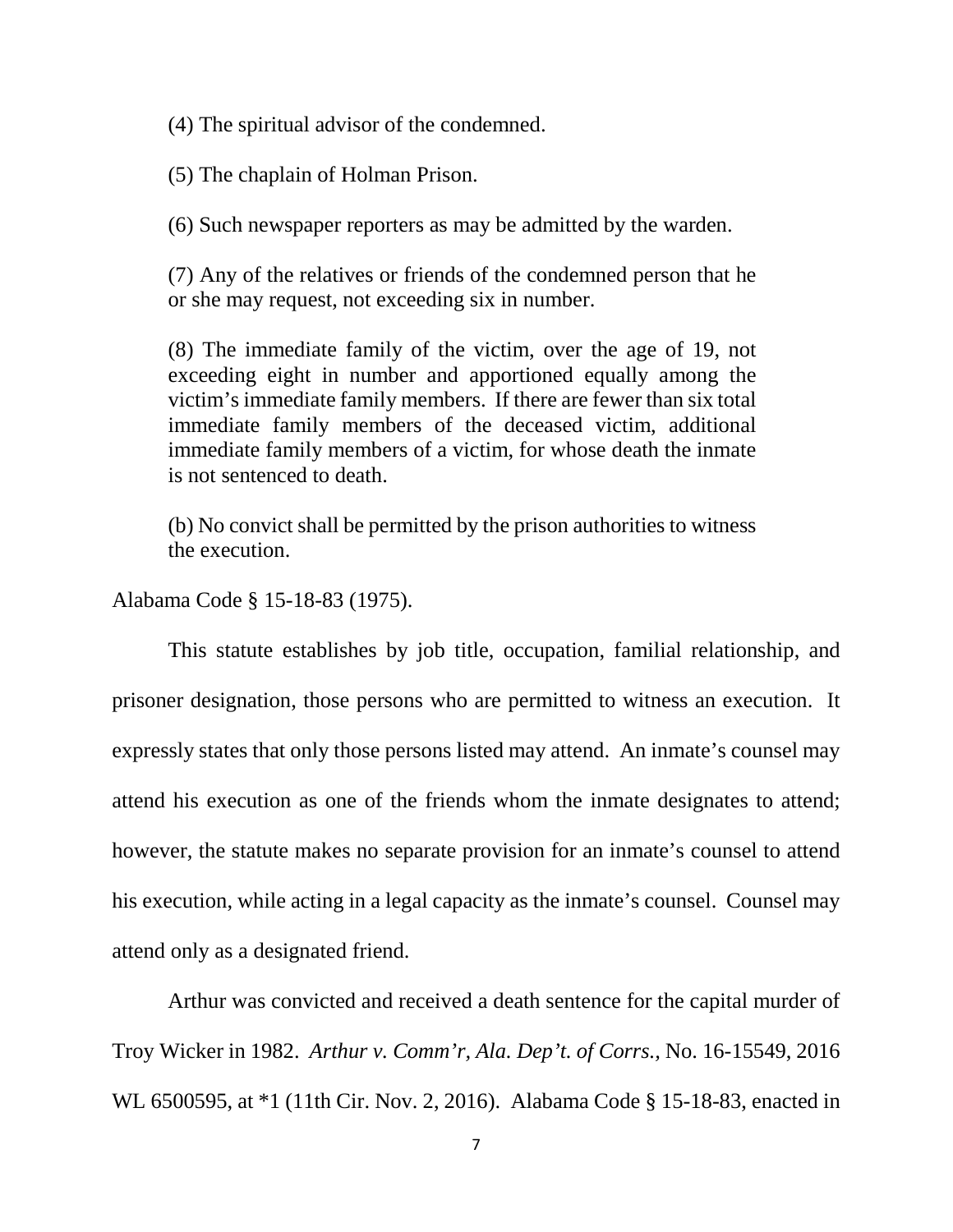1975, was in effect in 1982 at the time Arthur was convicted and sentenced to death. Thus, Arthur has been on notice of this statute since 1982, and at the latest, since 1998, when his state review became final. *Arthur v. Thomas*, 739 F.3d 611, 618 (11th Cir. 2014). Therefore, the statute of limitations for Arthur's claim challenging the constitutionality of this statute began to run no later than 1998. Given the twoyear statute of limitations applicable to all § 1983 claims filed in Alabama, *McNair v. Allen*, 515 F.3d at 1173, the statute of limitations for Arthur's constitutional challenge to Alabama Code § 15-18-83 (1975) expired, at the latest, in 2000. Arthur's complaint challenging this statute was filed on November 2, 2016. (Doc. # 1.) Therefore, this claim is time-barred.

Arthur contends that his right-of-access claims challenging the cell phone ban policy and the constitutionality of Alabama Code § 15-18-83 (1975) are timely because he was not injured until November 1, 2016, when the ADOC denied his request for cell phone access, and Defendants invoked the Alabama statute to prevent his counsel from attending the execution as his counsel. Based on his premise that his constitutional injury occurred on November 1, 2016, Arthur contends the two-year statute of limitations has not expired on these claims.

Arthur's argument is unpersuasive for the same reasons the nearly identical claim asserted by Ronald Bert Smith in the Midazolam Litigation, *see Grayson v. Dunn*, 2:12cv316 (Doc. # 205 at 14-16), discussed earlier at page 6, was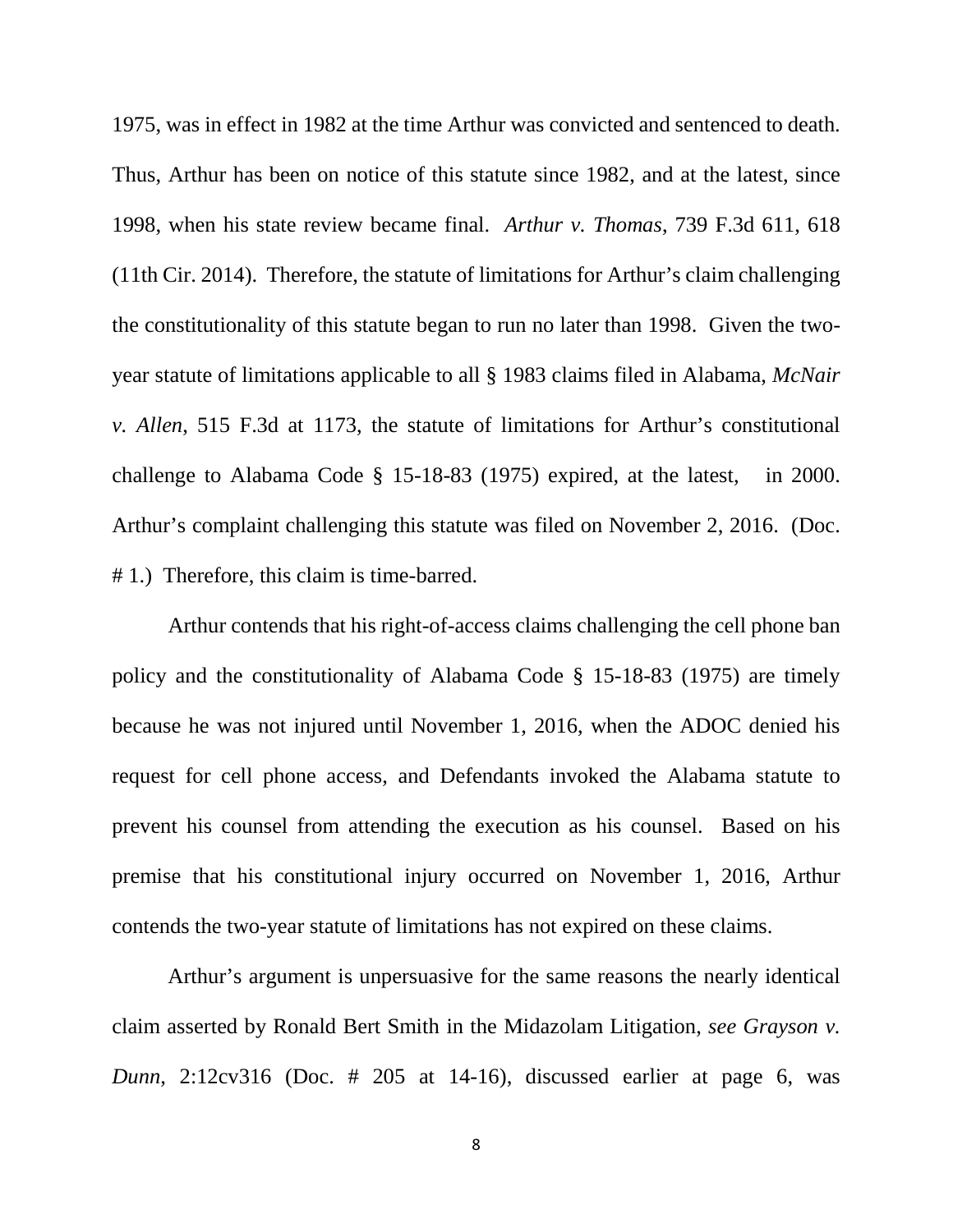unpersuasive. Arthur employs this discrete act as a smokescreen to obscure the fact that his right-of-access claim is untimely in all respects. [2](#page-8-0) Because Arthur did not file this claim until November 2, 2016, it is time-barred on the face of the complaint and due to be dismissed, like Ronald Bert Smith's claim in the Midazolam Litigation, *Grayson v. Dunn*, *supra*. *See also Roberts v. Myers*, 2:14-cv-1028- WKW, 2015 WL 1198666, at \*2-3 (M.D. Ala. March 16, 2015) (Doc. # 21 therein.)

#### **B. Failure to State a Claim for Relief Under Fed. R. Civ. P. 12(b)(6)**

A Rule 12(b)(6) motion to dismiss tests the sufficiency of the complaint against the legal standard set forth in Rule 8: "a short and plain statement of the claim showing that the pleader is entitled to relief." Fed. R. Civ. P. 8(a)(2). "To survive a motion to dismiss, a complaint must contain sufficient factual matter, accepted as true, to 'state a claim to relief that is plausible on its face.'" *Ashcroft v. Iqbal*, 556 U. S. 662, 678 (2009) (quoting *Bell Atl. Corp. v. Twombly*, 550 U. S. 544, 570 (2007)). "Determining whether a complaint states a plausible claim for relief [is] ... a context-specific task that requires the reviewing court to draw on its judicial experience and common sense." *Id*. at 663 (alteration in original) (citation omitted).

 $\overline{a}$ 

<span id="page-8-0"></span><sup>&</sup>lt;sup>2</sup> Likewise, Arthur's assertion that the ADOC's cell phone ban policy is discretionary and that the ADOC has relaxed this policy at prior executions in respect to the media (*see* Doc. # 20 at 2) is equally unavailing. Even if that assertion is accurate, Arthur's right-of-access claim is timebarred. Whether the ADOC has exercised its discretion and permitted media representatives to possess cell phones previously is irrelevant and has no impact on Arthur's expired claim.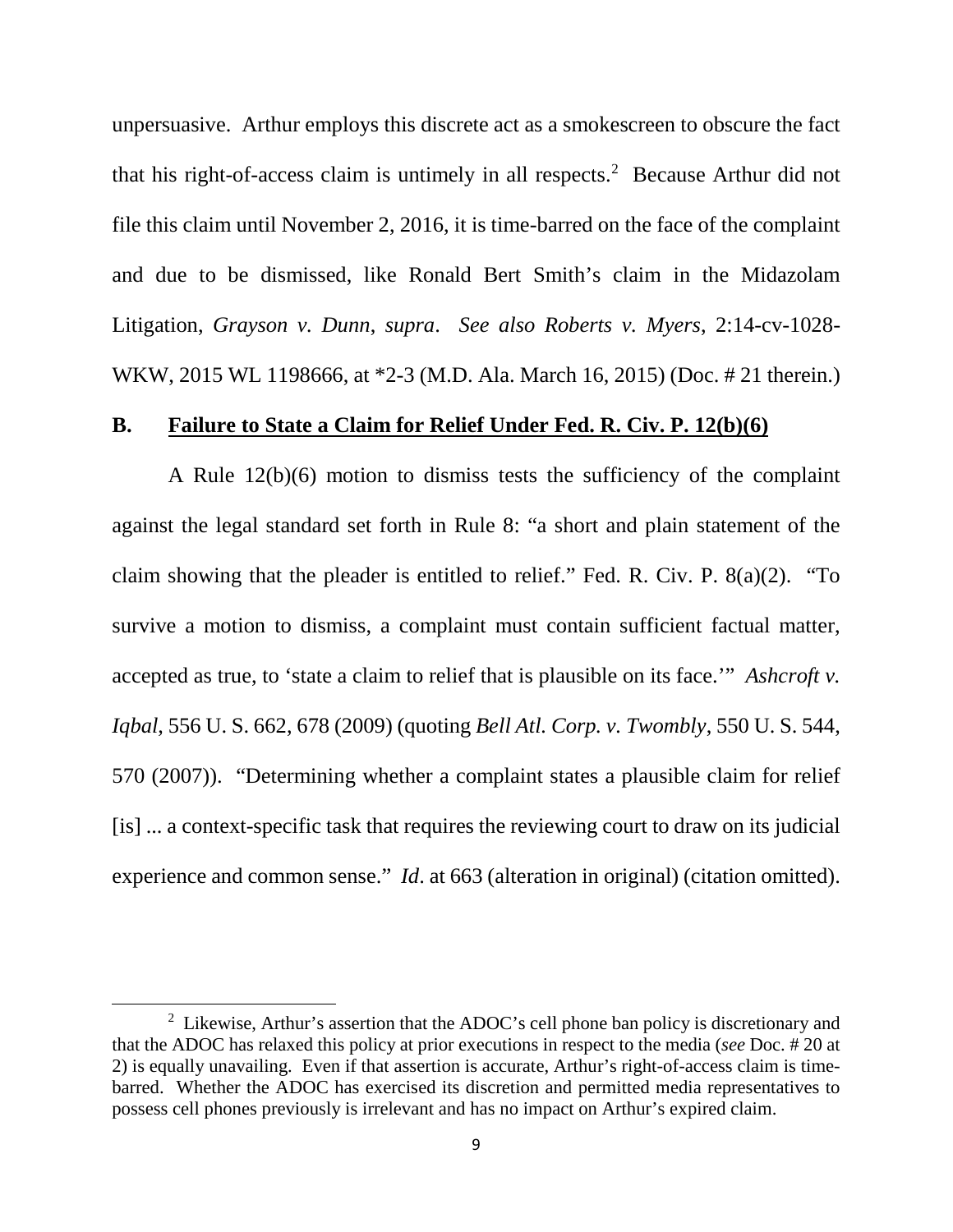# *1. Right-of-access claim*

 Prisoners have a constitutional right to have meaningful access to the courts pursuant to the First and Fourteenth Amendments to the United States Constitution. *See Lewis v. Casey*, 518 U. S. 343, 347 (1996); *Bounds v. Smith*, 430 U. S. 817 (1977) (holding that "inmate access [must be] adequate, effective and meaningful"); *Thaddeus–X v. Blatter*, 175 F.3d 378 (6th Cir. 1999). As stated in *Lewis*, "[i]t is for the courts to remedy past or imminent official interference with individual inmates' presentation of claims to the courts . . . ." *Lewis*, 518 U. S. at 349. In *Thaddeus-X*, the Sixth Circuit emphasized:

. . . The importance of this right to incarcerated individuals is evident and can hardly be overstated:

The right to file for legal redress in the courts is as valuable to a prisoner as to any other citizen. Indeed, for the prisoner it is more valuable. Inasmuch as one convicted of a serious crime and imprisoned usually is divested of the franchise, the right to file a court action stands . . . as his most "fundamental political right, because preservative of all rights."

175 F.3d at 391 (quoting *Hudson v. McMillian*, 503 U. S. 1, 15 (1992) (Blackmun,

J., concurring in the judgment)).

In evaluating a claim of denial of meaningful access to the courts, the court must "weigh[ ] the interests of the prison as an institution (in such matters as security and effective operation) with the constitutional rights retained by the inmates." *Thaddeus-X*, 175 F.3d at 390. *See also Turner v. Safley*, 482 U. S. 78, 89–91 (1987).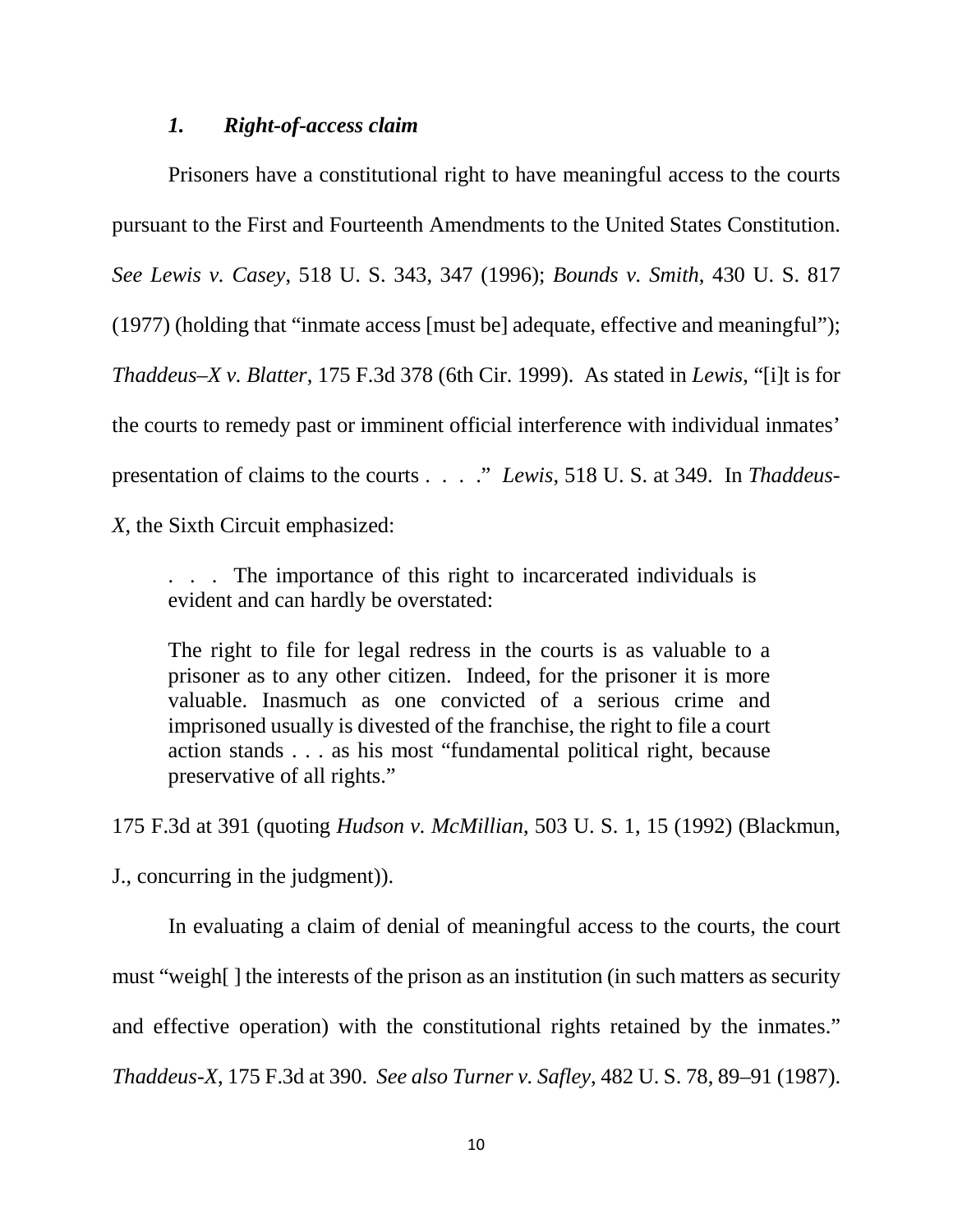To prove a claim, a prisoner must demonstrate "actual harm." *See Lewis*, 518 U. S. at 349 ("It is the role of courts to provide relief to claimants . . . who have suffered, or will imminently suffer, actual harm"). A prisoner must demonstrate "that a nonfrivolous legal claim had been frustrated or was being impeded." *Id.* at 353.

In support of his right-of-access claim, Arthur relies on *Coe v. Bell*, 89 F. Supp. 2d 962 (M.D. Tenn. 2000), a death-penalty case where the condemned inmate, Robert Coe, sought declaratory and injunctive relief to enjoin the warden from prohibiting his counsel from having access to him during the last hour of his life and while witnessing his execution. Granting Coe partial injunctive relief, the district court stated:

Plaintiff's right to meaningful access to the courts to assert that [Eighth Amendment] right requires that counsel have some access to the prisoner during the last hour before the execution and be permitted to witness his execution and have access to a telephone until execution has been successfully carried out.

*Coe*, 89 F. Supp. 2d at 966.

The defendant warden in *Coe* appealed the district court's order permitting Coe's counsel to witness the execution and have access to a telephone until the execution was completed. Regardless of the appeal, the execution proceeded, and Coe was executed. Subsequently, his counsel moved the Sixth Circuit to dismiss the appeal as moot. The Sixth Circuit granted the motion to dismiss because the appeal was moot as it pertained to the district court's order granting injunctive relief,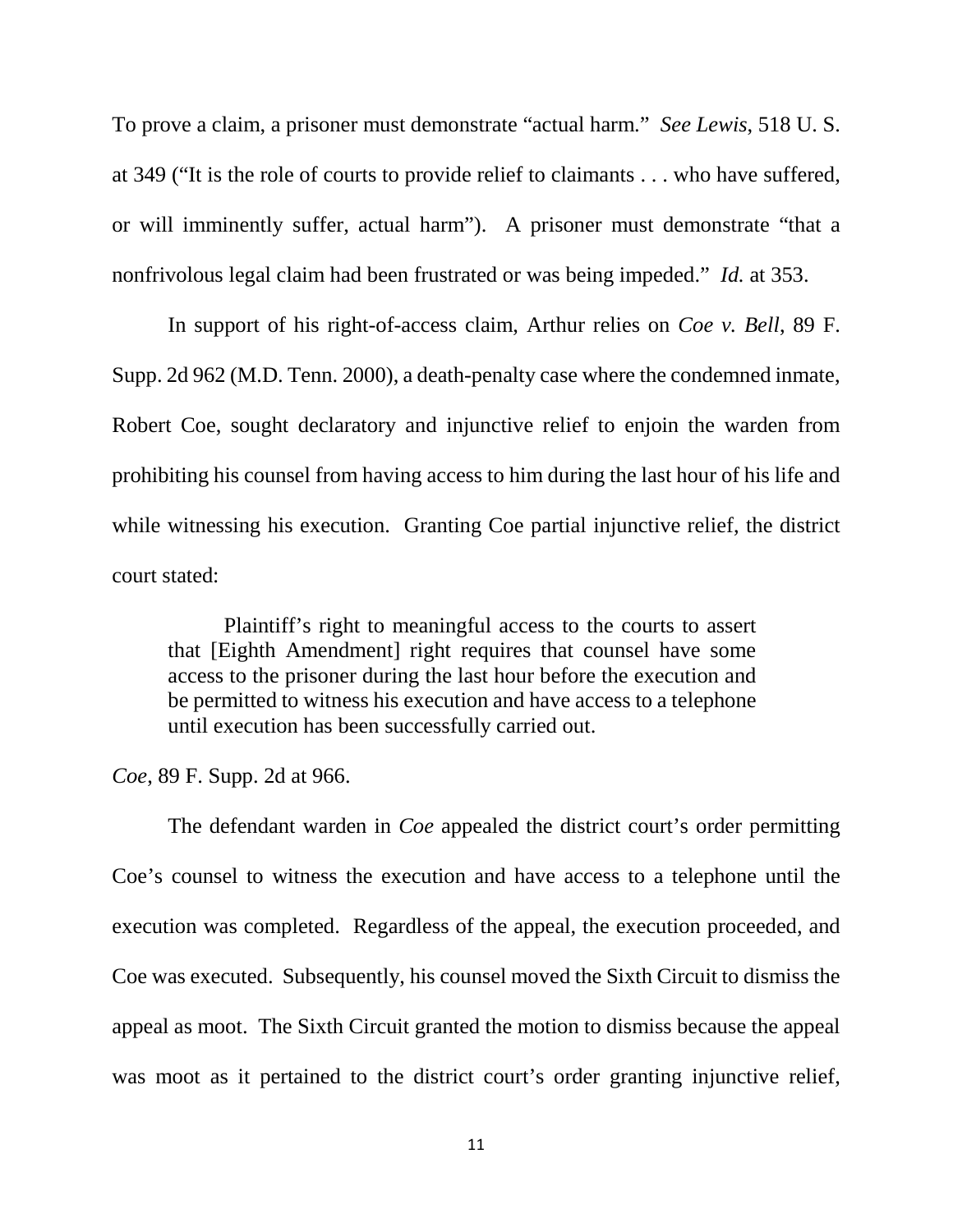explaining: "Where an order appealed from is unreviewable because of mootness, the appropriate thing for this court to do is to vacate the order." *Coe v. Bell*, 230 F.3d 1357 (Table), 2000 WL 1477441, \*1 (6th Cir. 2000).

Arthur points out that, in vacating the district court's order granting injunctive relief in *Coe*, the Sixth Circuit made no comment as to the merits of the district court's injunction. Therefore, Arthur submits that, even though the order granting injunctive relief in *Coe* was vacated, it retains persuasive value. *See Friends of Everglades v. S. Fla. Water Mgmt. Dist.*, 570 F.3d 1210, 1218 (11th Cir. 2009) ("We are free to give statements in a vacated opinion persuasive value if we think they deserve it.").

In addition to his reliance on *Coe*, Arthur also supports his right-of-access claim with reports that there were anesthesia problems with the Christopher Brooks and Ronald Bert Smith executions in 2016. Specifically, Arthur states, "according to a witness, Mr. Brooks' left eye opened *after* the midazolam was administered and Mr. Brooks was supposed to have been fully anesthetized." (emphasis in original). (Doc. # 20 at 8.) As to the Smith execution, Arthur states:

Witnesses to Mr. Smith's execution reported that Mr. Smith "clenched his fist after being given the first drug," and that he "was apparently struggling for breath as he heaved and coughed for about 13 minutes," in a botched execution that "lasted for more than half an hour."

(Doc. # 20 at 8-9.)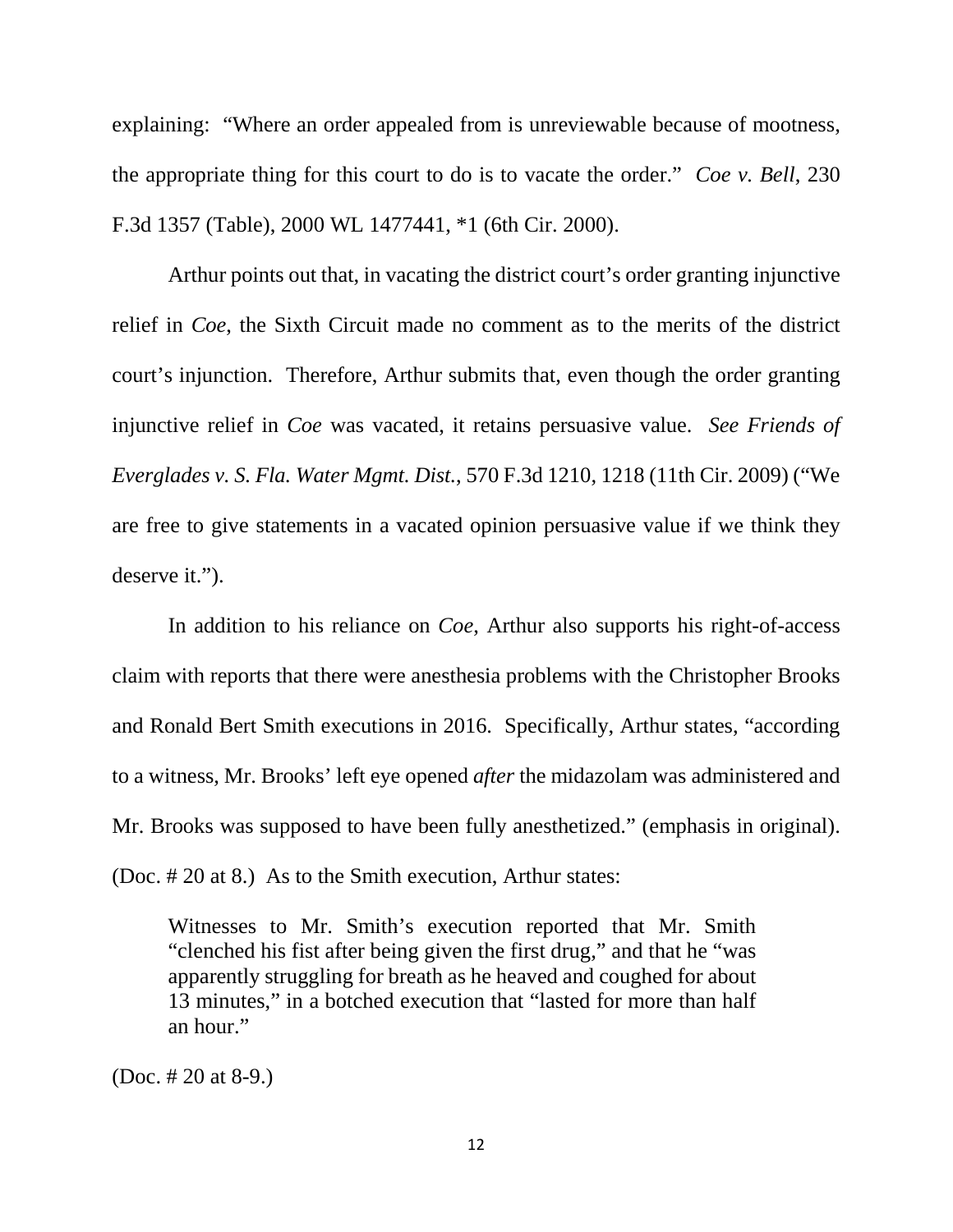These arguments are addressed in turn.

### *a. Coe v. Bell*

 $\overline{a}$ 

Arthur is correct that since the district court's order granting injunctive relief in *Coe* was vacated, not reversed, it still may have persuasive value. Regardless, this court is not bound by the decision of a sister district court and is not inclined to follow suit. Although it granted injunctive relief, the district court in *Coe* had reservations about that decision: "This court is skeptical about a prisoner's realistic ability to assert and get redress for a violation of his right to be free from cruel and unusual punishment during the execution itself." 89 F. Supp. 2d at 966. For the reasons detailed *infra*, this court, too, has similar reservations about the propriety of granting injunctive relief similar to that granted in *Coe*. Those reservations, and the absence of any persuasive authority, compel denial of the injunctive relief requested.

## *b. Witness reports from the Brooks and Smith executions*

The events Arthur alleges occurred at the Brooks and Smith executions scarcely indicate a denial of access to the courts. Arthur has only suggested the Brooks's eye-opening episode, and the alleged significance of that information was only identified after the fact, when an expert was engaged.<sup>[3](#page-12-0)</sup> The witness reports to which Arthur points are not remotely "actionable." The following hypothetical

<span id="page-12-0"></span><sup>&</sup>lt;sup>3</sup> There is no expert testimony regarding the events alleged to have occurred at the Smith execution.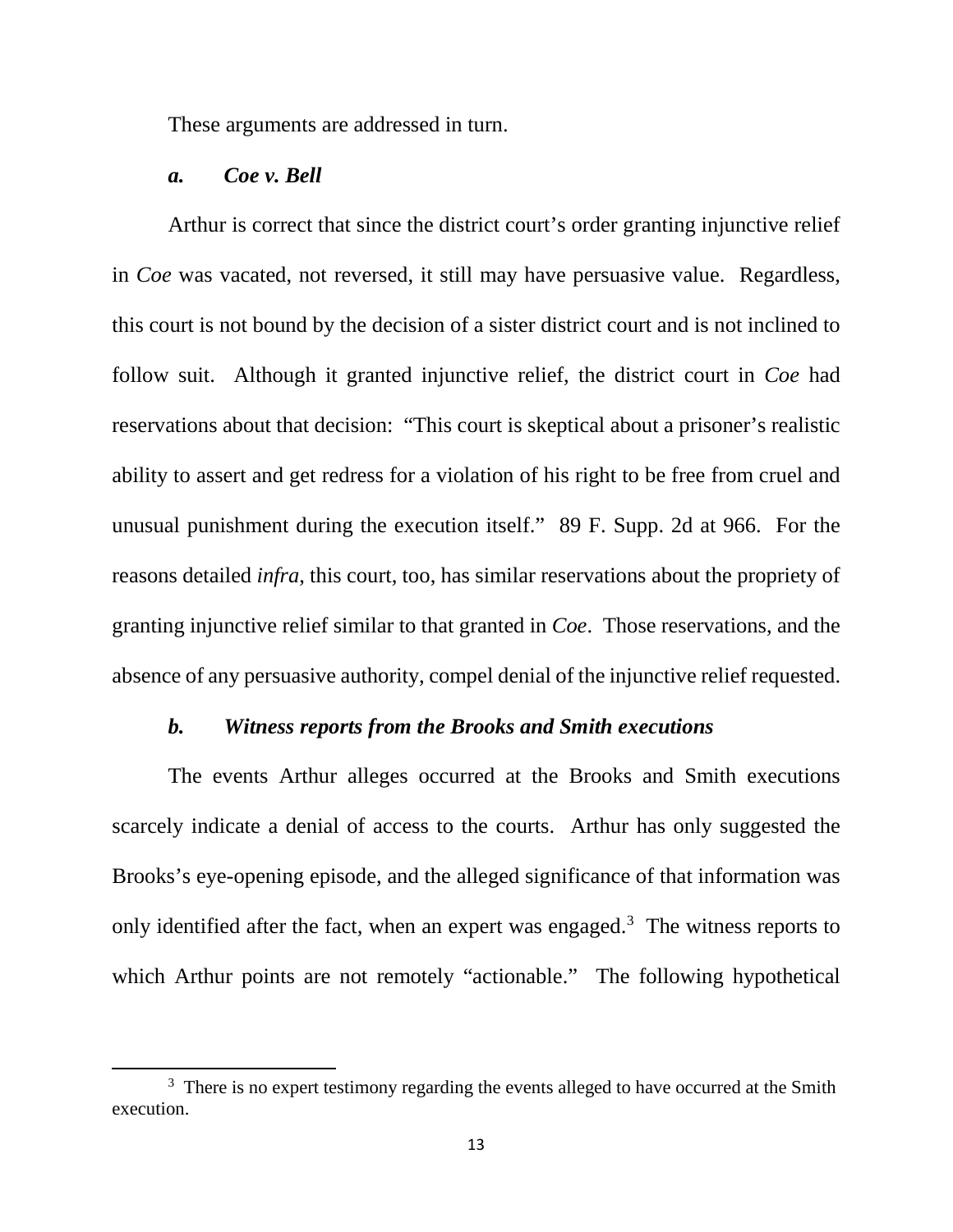telephonic colloquy during an execution illustrates the futility and folly of such a call to a judge after counsel witnesses an eye open and calls the judge with this report:

Counsel: "His eye just opened."

Judge: "What exactly does that mean?"

Counsel: "I don't know."

Judge: "What are you asking me to do?"

Counsel: "Stop the execution."

Judge: "What drugs have they given?"

Counsel: "I don't know."

Judge: "What volume of unknown drugs have they given?"

Counsel: "I don't know."

Judge: "At what rate over time were the unknown drugs in unknown amounts given?"

Counsel: "I don't know."

Judge: "What would be the effect on your client if I ordered the execution stopped?"

Counsel: "I don't know."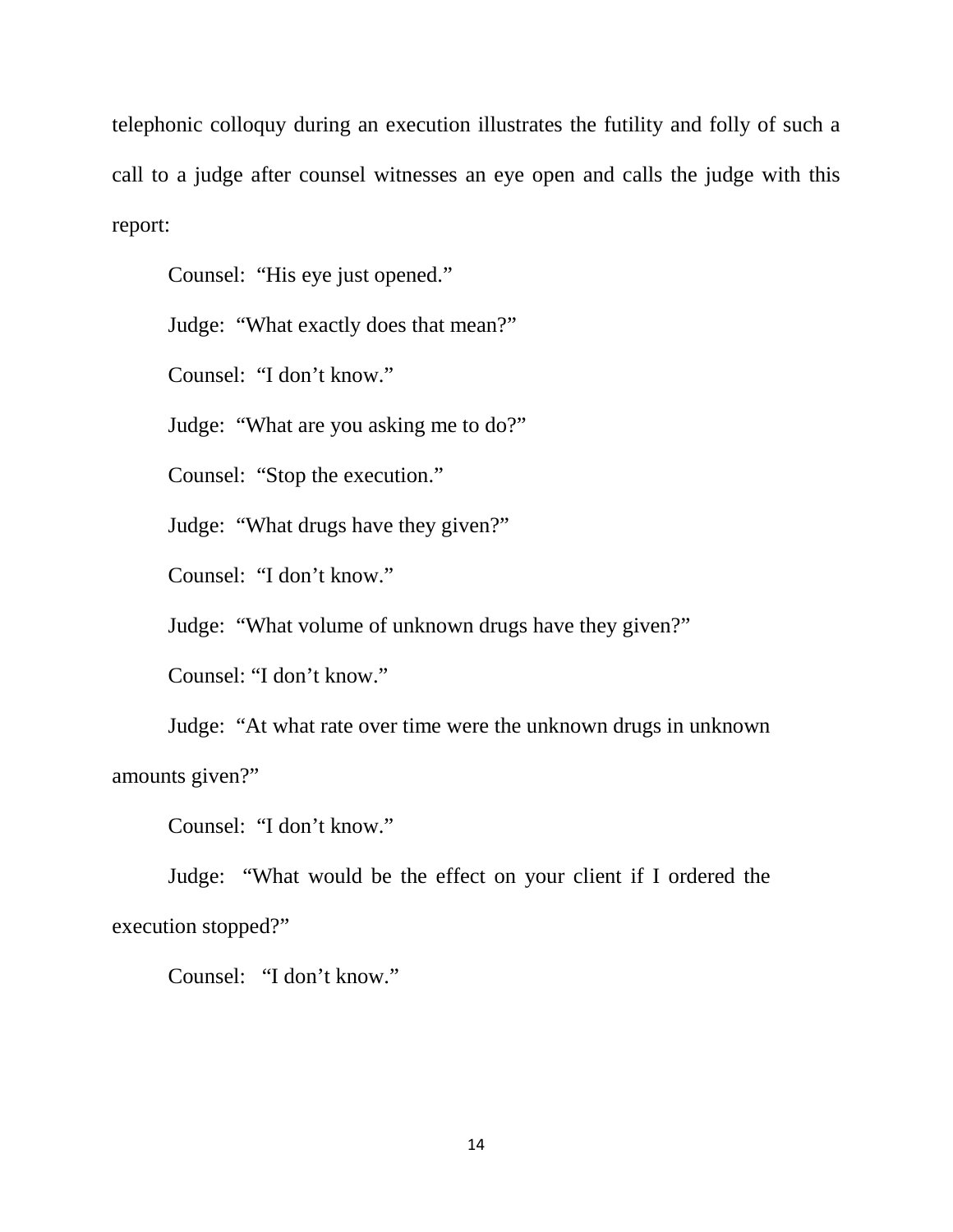Judge: "Can you tell me with any degree of medical certainty that stopping the execution at this point would not harm your client, cause him pain and suffering, or leave him permanently comatose?"

Counsel: "No, honestly I can't."

The same colloquy would ensue if the inmate tried to sit up and speak, groaned and thrashed, called for help, or had any other physical reaction that might occur during an execution. Counsel, with hypothetical degrees in, say, philosophy or political science and law, is an untrained layperson, the medical equivalent of a turnip. Likewise, the judge would be – with his hypothetical history, English literature, and law degrees – a veritable vegetable in all things medical. The reality is that, once the execution drugs begin to flow, only the warden knows what has been administered, in what amounts, and generally over what time period. Even experienced physicians presented with this scenario likely would be unable to opine as to the immediate or lingering effects on the inmate, or prognosis of an inmate in that circumstance. The result of an interference by a court would, in all likelihood, be cruel and unusual, a fumbling error invited by counsel and, in the end, uncivilized. This court cannot imagine a scenario in which any such interference should be undertaken.

Arthur has not shown that the ADOC's policy prohibiting visitors, including an inmate's counsel, from having access to a cell phone and/or a landline telephone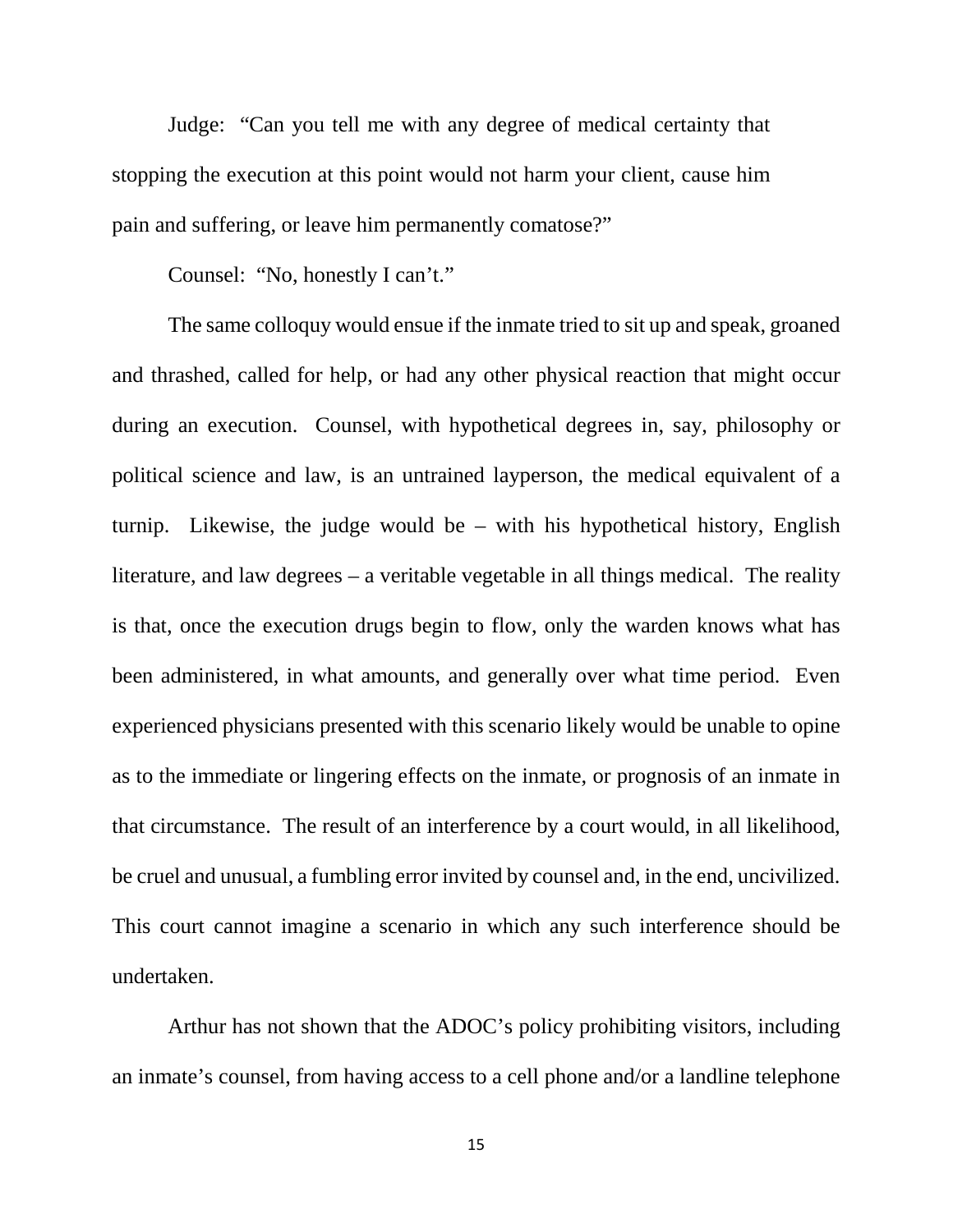during an execution is a constitutional violation. Arthur has failed to state a claim for which relief can be granted.

## *2. Implied right-to-counsel claim*

 $\overline{a}$ 

Arthur claims that Defendants' invocation of Alabama Code § 15-18-83 (1975) to prevent his counsel from acting in a "legal capacity" during his execution violates his constitutional rights. While not stated expressly, Arthur implies that he has a Sixth Amendment right to counsel during his execution.

In considering this claim, the court is guided by *Estate of Gary Lockett v. Fallin*, 841 F.3d 1098 (10th Cir. 2016), a case arising from a lethal injection execution where the vein used for the injection site collapsed and was not detected immediately by the execution team. [4](#page-15-0) The collapsed vein condition resulted in some of the execution drugs infiltrating Lockett's body tissue surrounding the injection site rather than entering his bloodstream, keeping Lockett from receiving full doses of the drugs. As a result, Lockett's execution took longer than expected, proceeding for forty-three minutes, before its completion. Subsequently, Lockett's estate filed an action under 42 U.S.C. § 1983, raising numerous constitutional claims, including a claim that Lockett's right to counsel during the execution was violated. The district

<span id="page-15-0"></span><sup>&</sup>lt;sup>4</sup> The vein used for the injection site was in Lockett's groin. Out of "concerns for Lockett's dignity and privacy," 841 F.3d at 1110, the execution team covered Lockett's groin area and the injection site with a cloth to prevent Lockett's groin from being exposed to witnesses viewing the execution. The cloth also prevented the execution from noticing the IV infiltration problem more promptly.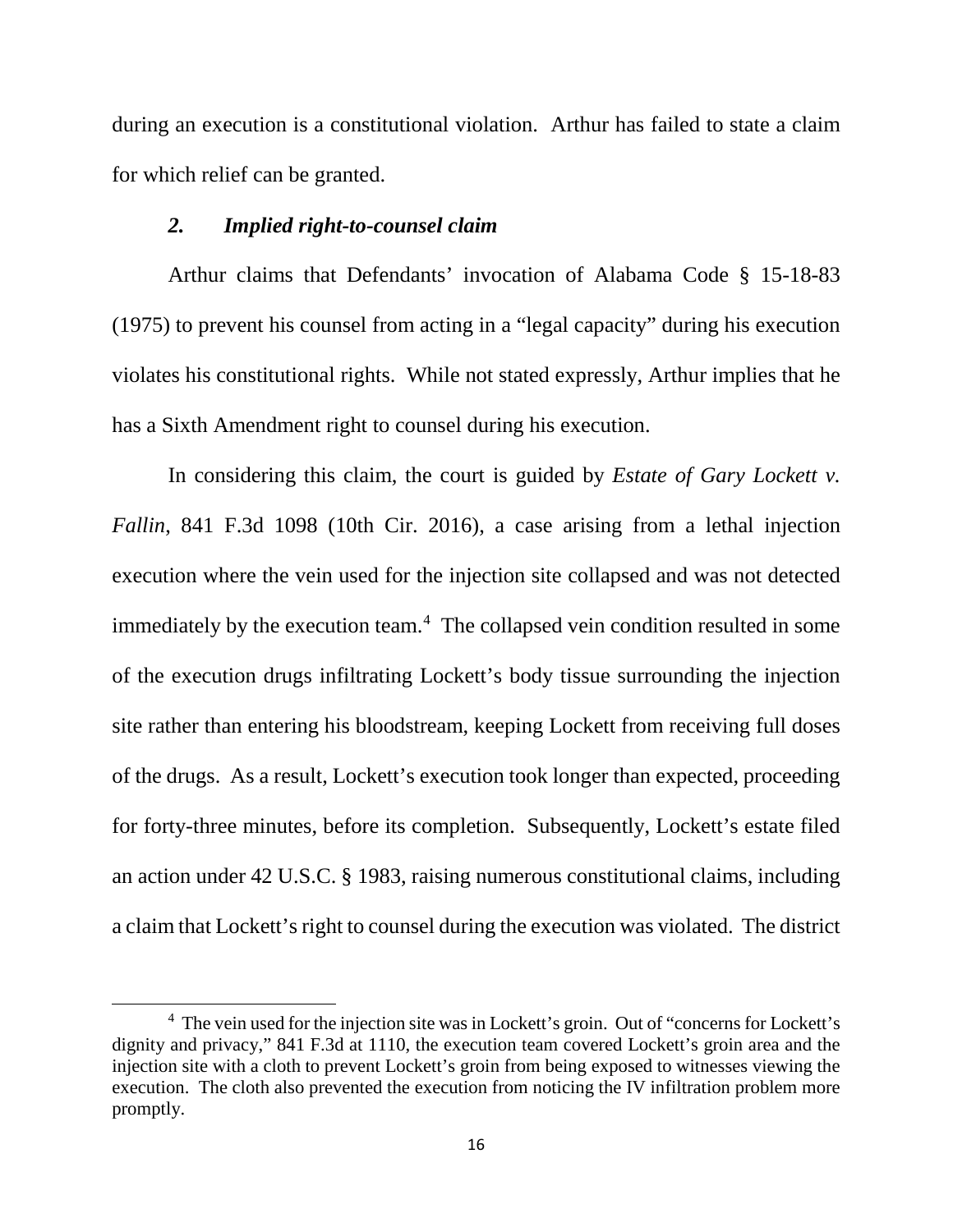court dismissed all claims on qualified immunity grounds. Addressing the right-to-

counsel claim, the court stated:

Plaintiff's final claim is that Mr. Lockett had a right to have his counsel present during the entire execution process, so that counsel could observe and confidentially communicate with him during the execution. Apparently, plaintiff claims that Mr. Lockett had a right to communicate with his counsel as he lay on the gurney in the execution chamber, so that he could potentially commence litigation about whatever aspect of the execution process arguably violated his rights. Plaintiff cites no authority which gets remotely close to supporting that remarkable assertion, and the court has considerable doubt whether any constitutional violation of that sort even arguably exists. To the extent plaintiff relies on the Sixth Amendment as a source of such a right, it is well-established that "[t]here is no constitutional right to counsel beyond the direct appeal of a criminal conviction." *Coronado v. Ward*, 517 F.3d 1212, 1218 (10th Cir. 2008). Additionally, as another judge in this district recently noted, "[n]o court has found a constitutional right for the prisoner to have counsel present to supervise the IV insertion process." Transcript of Ruling at 15–16 [Doc. # 179], *Warner v. Gross*, No. 14–CV–665–F, 2014 WL 7671680 (W.D. Okla. Dec. 22, 2014).

*Estate of Clayton Lockett v. Fallin*, No. CIV-14-1119-HE, 2015 WL 3874883, at \*9

(W.D. Okla. June 23, 2015).

On appeal, the Tenth Circuit affirmed. *Lockett v. Fallin*, 841 F.3d 1098 (10th

Cir. 2016). Addressing the Lockett Estate's claim that Lockett had a right to counsel

during his execution, the Tenth Circuit stated:

Lockett's Estate attempts to assert a constitutional right to counsel throughout an execution. It asks this court to recognize a constitutional right to counsel "when an execution procedure is producing unexpected and painful results." Appellant's Opening Br. at 33 n.11. Lockett's Estate points to no law that would support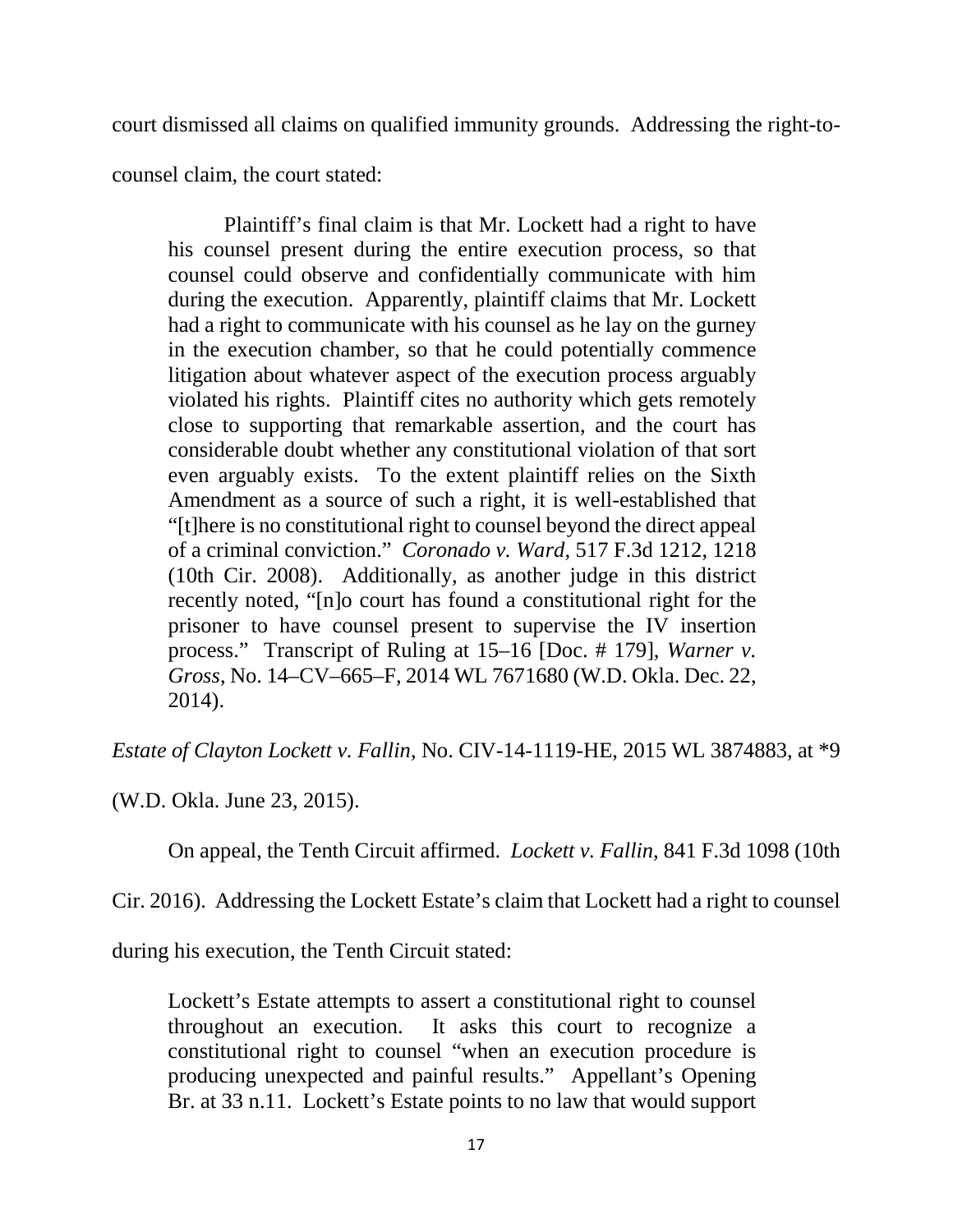a right to counsel throughout an execution, and we struggle to envision what such a right would look like in practice. Thus, Appellees have violated no clearly established law.

*Lockett*, 841 F.3d at 1117.

In support of his implied right-to-counsel claim during his execution, Arthur relies solely on *Coe v. Bell*, *supra*. For the reasons previously stated, the court is not bound by and declines to follow *Coe*. Instead, the Tenth Circuit's analysis of a similar claim in *Lockett*, *supra*, is instructive and persuasive. The Tenth Circuit's "struggle to envision what such a right would look like in practice," *Lockett*, 841 F.3d at 1117, was prescient, similar to the foregoing hypothetical colloquy that could occur between the court and counsel during an execution if an inmate had a right to counsel during the execution itself and if counsel were able to place a telephone call to the court while the execution is in progress.

In the final analysis, Arthur has failed to state a plausible claim for which relief can be granted on his implied right-to-counsel claim during his execution. His allegations are purely speculative. To state a valid claim, Arthur would have to establish an actual injury. *See Lewis*, 518 U. S. at 349, 351–52. Arthur's request for his counselto take a cellular device into a prison while an execution is taking place is based on speculation that something might go wrong during the procedure. This theoretical basis for relief falls outside of the injury requirement stated in *Lewis. Cf. Whitaker v. Livingston*, 732 F.3d 465, 467 (5th Cir. 2013) ("One is not entitled to